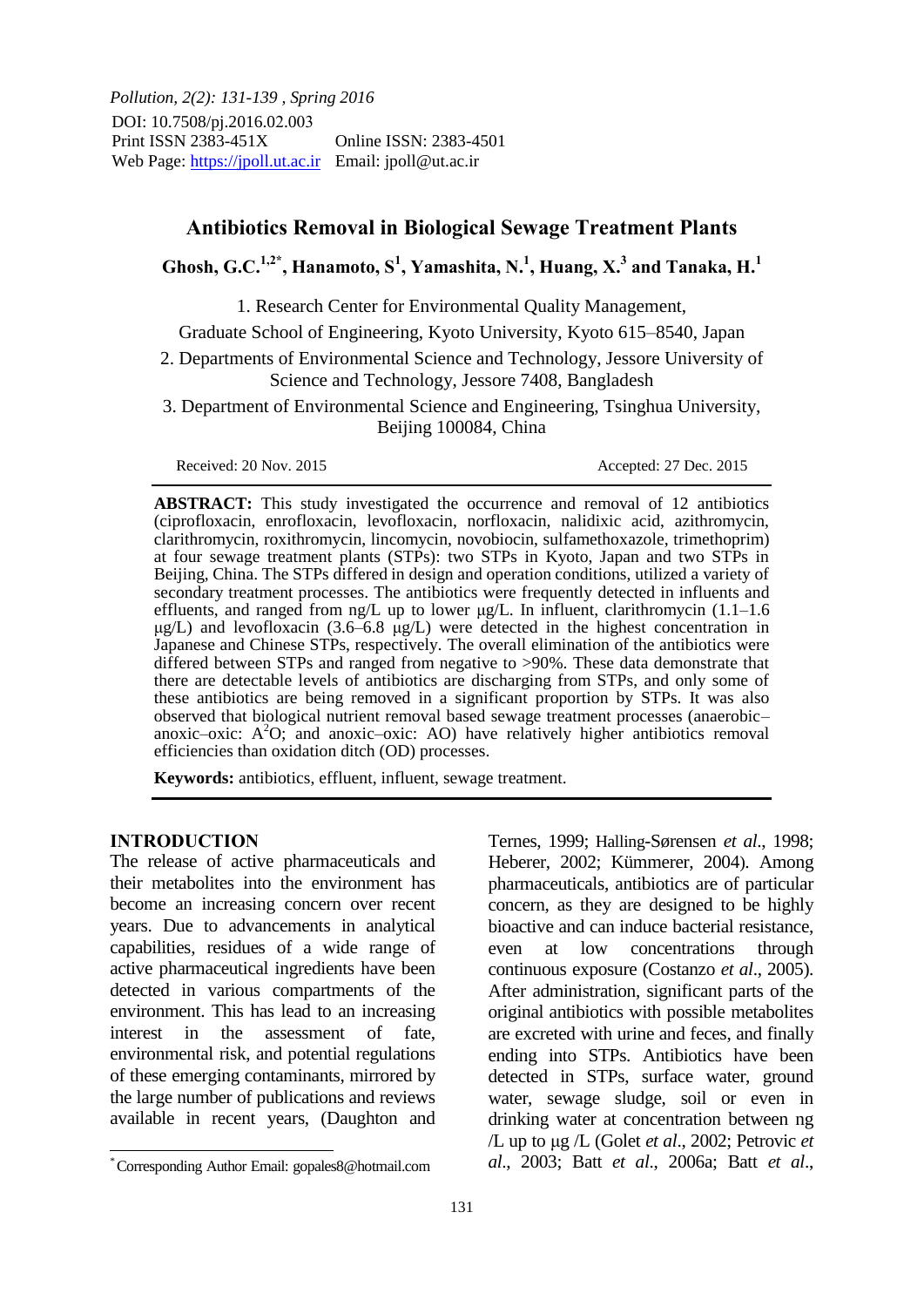2006b; Daughton and Ternes, 1999; Ghosh *et al*., 2009). Nowadays, antibiotics resistance is an emerging issue considering that the discovery of new antibiotics is not keeping pace with the growing antibacterial resistance.

Occurrence of sulfonamides, macrolides and quinolones groups antibiotics were more documented than others, with variable removal efficiencies (Golet *et al*., 2002; Lindberg *et al*., 2005; Göbel *et al*., 2007). Quinolone antibiotics are eliminated in conventional waste water treatment by 88–91%, with sorption to sewage sludge being the main process responsible (Golet *et al*., 2002). A high sorption to sludge for fluoroquinolones was also found in STPs (Lindberg *et al*., 2005). In Spanish STPs, removal efficiency of 60% for sulfamethoxazole was reported by Clara *et al*. (2004).

In the present study, the occurrence and fate of the antibiotics (Fig. 1) at four full– scale STPs located in Japan (STP–A and STP–B, Table 1) and China (STP–C and STP–D, Table 1) were investigated. The selected STPs represent a wide variety of biological sewage treatment technologies. The target antibiotics comprised a wide range of antibiotic groups (e.g. Macrolide antibiotics: azithromycin, clarithromycin, roxithromycin; fluoroquinolone antibiotics: ciprofloxacin, enrofloxacin, levofloxacin, lincomycin, nalidixic acid, norfloxacin; and others: novobiocin, sulfamethoxazole and trimethoprim). The choices of these antibiotics were based upon their annual consumption, reported detection in surface water/ waste water, and analytical capabilities.



**Fig. 1. Molecular structure of the selected antibiotics**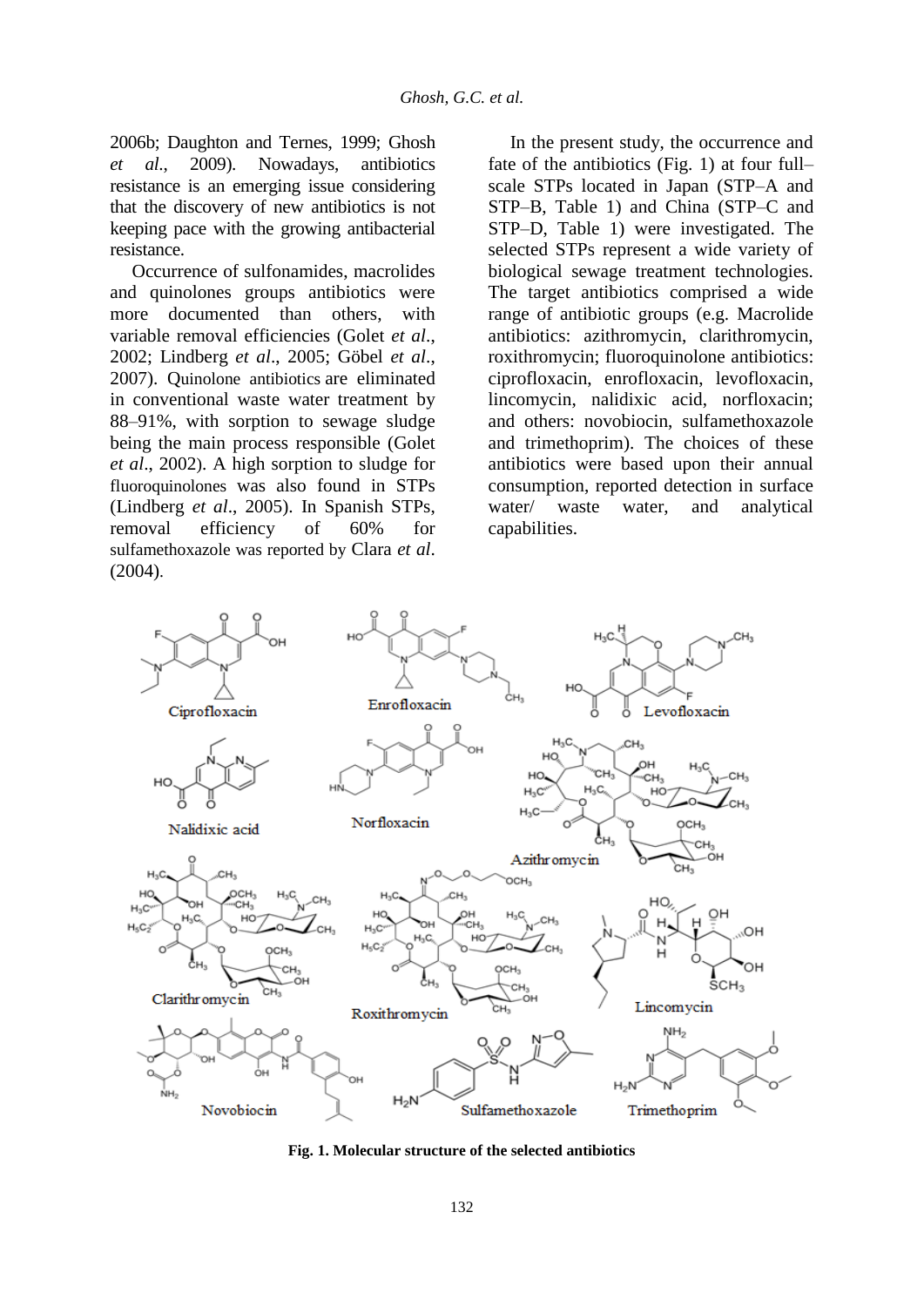| <b>Plant ID</b> | Location       | Average             |                | <b>Treatment processes</b> | <b>HRT</b> |        |
|-----------------|----------------|---------------------|----------------|----------------------------|------------|--------|
|                 | (City/Country) | flow $(m^3 d^{-1})$ | <b>Primary</b> | <b>Secondary</b>           | (h)        | SRT(d) |
| $STP-A$         | Kyoto/ Japan   | 32000               | Yes            |                            | 13.0       | 18     |
| $STP-B$         | Shiga/ Japan   | 27500               | Yes            | AO+ suspended carrier      | 10.9       |        |
| STP-C           | Beijing/China  | 480000              | Yes            | OD                         | 17.4       | 16     |
| STP-D           | Beijing/China  | 810000              | Yes            | $A^2O$                     | 11.45      |        |

**Table 1. A summary of the sewage treatment plants characteristics and operating conditions**

HRT: Hydraulic retention time; SRT: Sludge retention time; A<sup>2</sup>O: Anaerobic/Anoxic/Oxic; AO: Anoxic/Oxic

### **METHODOLOGY**

#### **Chemical and reagents**

Macrolide antibiotics: azithromycin, clarithromycin, roxithromycin; fluoroquinolone antibiotics: ciprofloxacin, enrofloxacin, levofloxacin, lincomycin, nalidixic acid, norfloxacin; and others novobiocin, sulfamethoxazole and trimethoprim were purchased from Wako pure chemical industries (Osaka, Japan) and Sigma–Aldrich (Taufkirchen, Germany). All antibiotics were of analytical grade (purity >95%). Formic acid (LC/MS grade), ascorbic acid, Na<sub>2</sub>EDTA and methanol (LC/MS grade) were also purchased from Wako pure chemical industries. Individual standard solutions at 1mg m/L of each antibiotic were prepared by weighing and dissolving in methanol. All working mixed standards were prepared before analysis.

#### **Sample collection and solid–phase extraction**

Brief descriptions of STPs are listed in Table 1. Each 1L of sample was collected in glass bottle and immediately acidified (pH= 3) by ascorbic acid at sampling location to reduce microbial activity, further degradation with chlorine and enhance trapping of the antibiotics on the solid–phase extraction (SPE) cartridge. In the laboratory, samples were filtered (GF/B) immediately prior to solid–phase extraction SPE.

Each sample was divided into two representative sub–samples of 200ml and Na<sub>2</sub>EDTA at 1 g/L was added. One was spiked with mixed standards of antibiotics (50 ng of each antibiotics), and the other was considered as blank sample. Recoveries were calculated by comparing spiked and blank sample. Oasis hydrophilic–lipophilic balance (HLB) cartridges (200 mg, 6 mL, Waters, Corp., and Milford, MA) were used for solid phase extraction. Cartridges were pre– conditioned with 3ml methanol, followed by 3 mL of Milli–Q water. Samples (each 200 ml) were passed through the cartridge at a flow rate of 10mL min<sup> $-1$ </sup> using concentrator and then vacuum dried for 120 min. For the Chinese samples, cartridges were kept in 4˚C after enrichment and transported to Japan. There were no effect of cartridge storage and transport in this study (data not shown). Elution was carried out with 6 mL of methanol in 10ml glass vial. Methanol was evaporated under a gentle nitrogen stream at 37˚C to dryness and reconstituted with acidified Milli–Q water (0.01% formic acid): methanol solution of 90: 10, to final volume of 1mL (i.e. enrichment factor of 200).

## **Liquid chromatography–tandem mass spectrometry**

Chromatographic separation of the antibiotics were achieved with a Waters Acquity Ultra Performance Liquid Chromatography (UPLC) separation module with a binary pump system equipped with UPLC BEH C18 column  $(100 \times 2.1 \text{ mm}$ , 1.7  $\mu$ m particle size). Optimum separation was achieved with a binary gradient consisting of 0.01% formic acid (v/v) in water (solvent A) and methanol (solvent B) at a flow rate of 0.35 ml min<sup>-1</sup>. The gradient elution setting was: 0–2min: 10% B; 2–8 min: 10–25% B; 8–14 min: 25–55% B; 14–16 min: 55% A; 16– 19 min: 55–95% B; 19–21min: 95–10% B (return to initial conditions); 21–23min: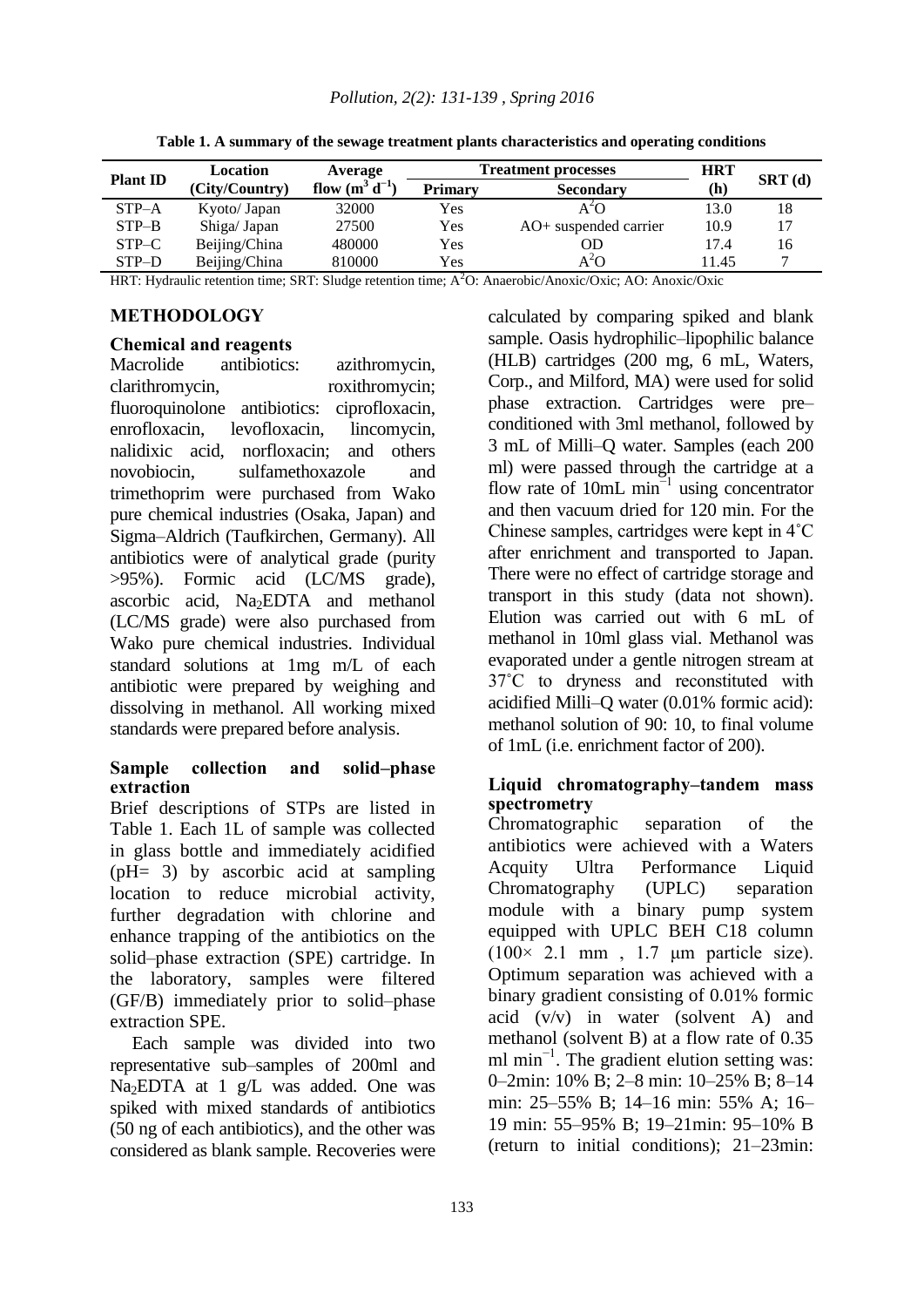equilibration of the column. The column temperature was kept at 60°C and injected sample volume was 10 μL. The UPLC system was coupled to a Quattro Micro API mass spectrometer with the electrospray ionization (ESI) source Z– spray (Waters company Ltd.).

During quantification optimization each antibiotic was individually infused as a standard solution into the initial mobile phase (50% solvent A, 50% solvent B) directly into the mass spectrometer at a concentration of 5

mg /L. During the infusion, the parameters (cone voltage, collision energy, ionization mode) were optimized for each compound in order to obtain the maximum sensitivity with the highest amount of product ions available and the most sensitive Multiple Reaction Monitoring (MRM) transitions were determined for each antibiotic. Table 2 shows the MS/MS parameter optimized for transitions selected in the multiresidue quantitative method.

| Table 2. Target antibiotics list and optimized ESI-MS/MS conditions for the analysis of antibiotics |  |
|-----------------------------------------------------------------------------------------------------|--|
|-----------------------------------------------------------------------------------------------------|--|

| <b>Antibiotics</b> | <b>ESI</b> | <b>Precursor</b><br>ion $(m/z)$ | <b>Product</b><br>ion $(m/z)$ | Cone<br><b>Voltage</b><br>V) | <b>Collision</b><br><b>Energy</b><br>(eV) | <b>Retention</b><br><b>Time</b> | <b>Instrument</b><br>$LOQ$ (ng $/L$ ) |
|--------------------|------------|---------------------------------|-------------------------------|------------------------------|-------------------------------------------|---------------------------------|---------------------------------------|
| Sulfamethoxazole   | $+$        | 254                             | 155.9                         | 25                           | 15                                        | 5.8                             | 1.02                                  |
| Azithromycin       | $+$        | 749.5                           | 591.4                         | 40                           | 25                                        | 10.9                            | 0.16                                  |
| Clarithromycin     | $^{+}$     | 748.9                           | 157.9                         | 30                           | 20                                        | 14.8                            | 1.31                                  |
| Roxithromycin      | $^{+}$     | 837.7                           | 679.4                         | 25                           | 20                                        | 15.0                            | 0.30                                  |
| Ciprofloxacin      | $+$        | 332.2                           | 231                           | 25                           | 35                                        | 5.4                             | 0.51                                  |
| Enrofloxacin       | $+$        | 360.2                           | 245.2                         | 30                           | 26                                        | 6.1                             | 0.91                                  |
| Levofloxacin       | $+$        | 362.1                           | 318                           | 30                           | 20                                        | 4.8                             | 0.61                                  |
| Nalidixic acid     | $+$        | 233.3                           | 215.1                         | 35                           | 14                                        | 3.6                             | 0.24                                  |
| Norfloxacin        | $+$        | 320.2                           | 276.2                         | 25                           | 18                                        | 4.9                             | 0.47                                  |
| Lincomycin         | $+$        | 407.5                           | 126.1                         | 30                           | 22                                        | 4.4                             | 0.73                                  |
| Novobiocin         | ۰          | 611.3                           | 205.2                         | 50                           | 50                                        | 3.2                             | 0.55                                  |
| Trimethoprim       | $^{+}$     | 291.4                           | 230.2                         | 35                           | 20                                        | 4.2                             | 0.35                                  |

The parameters of the mass spectrometer were as follows: electrospray source block and desolvatation temperature: 120 and 400°C respectively; capillary voltages: 2.5 kV; cone and desolvatation gas flow 50 and 900 L  $h^{-1}$ respectively. The instrument control, data acquisition and quantification were performed by Mass Lynx 4.1 software.

## **Validation of the analytical procedures**

Every antibiotic was analyzed with MRM, using the highest precursor ion/ product ion transitions. Calibration curves were obtained by analyzing mixture standard solutions at six levels of concentration ranging between 1 μg/L and 300 μg/L. Precision and accuracy of the overall analytical procedure were evaluated with wastewater samples, spiked at the two following levels of concentration: 0, 200

and 500 ng/L, and compared with a direct injection of a standard mixture, and reproducibility was assessed. The method was considered accurate if recoveries were in the 50–150% range, and precision was satisfactory if the RSD was lower than 15%. Blank samples were previously analysed to confirm the presence/ absence of any significant peak at the selected transitions. For the sewage water limits of quantification (LOQs) were difficult to determine because the samples already contained some of the selected analytes and thus, the matrix interference was serious. Therefore, LOQs in the sewage water and sludge samples were defined as signal to noise (S/N) ratios of 10 or higher. LOQ for each compound in sewage were from 1 to 10 ng  $/L$ .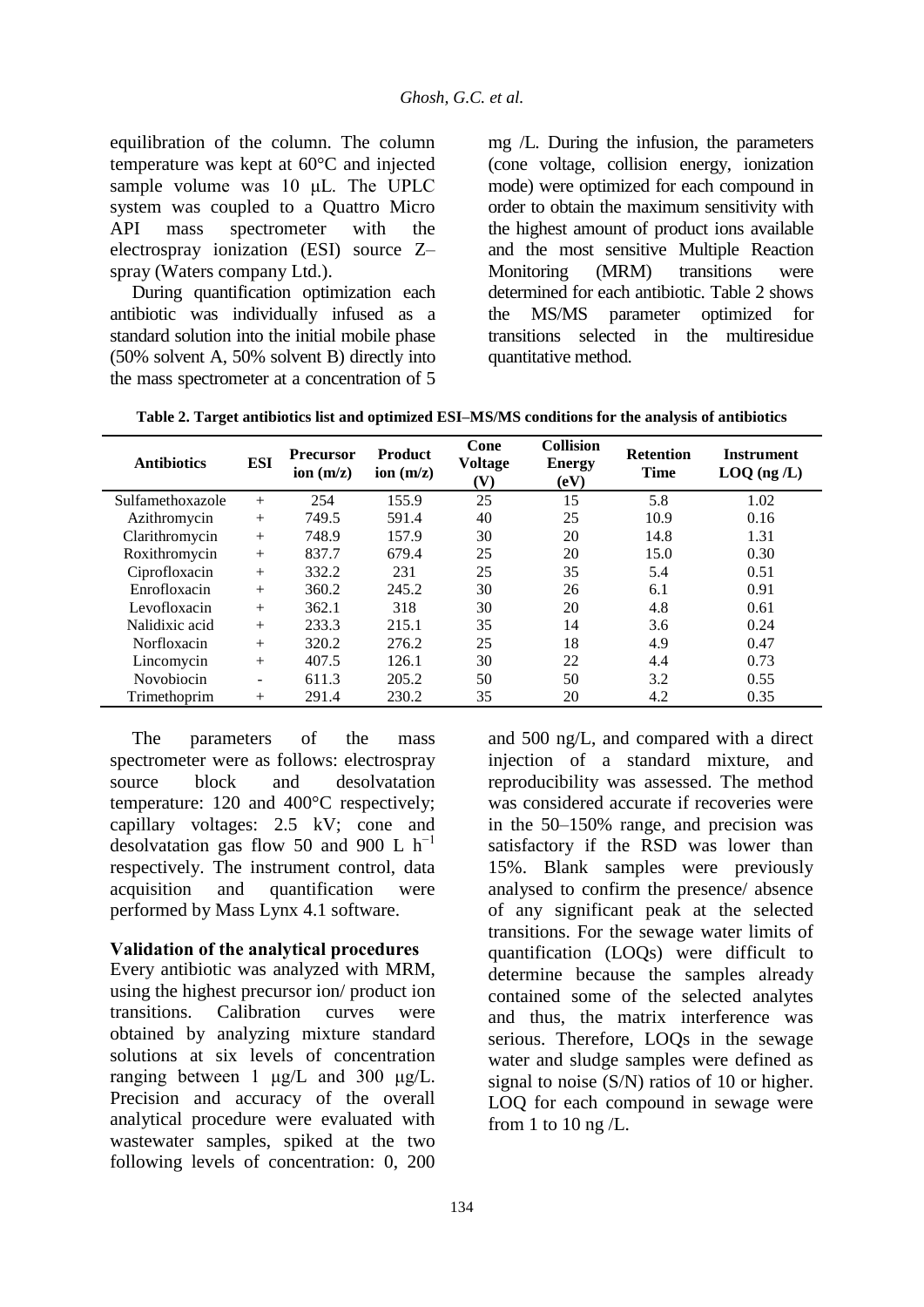#### **RESULTS AND DISCUSSION**

#### **Occurrence of antibiotics in the STPs influent**

The antibiotics concentrations in influent at four STPs are shown in Figure 2A. All 12 selected antibiotics were detected in all influent samples, and concentration varied among STPs. At STP–A, antibiotics concentrations in influent are ranging from 37 ng/L (lincomycin) to 1129 ng/L (clarithromycin), however, in STP–B, it is ranging from 26 ng/L (lincomycin) to 3077 ng/L (clarithromycin). Among selected antibiotics, clarithromycin occurred at the highest concentration in influent of the Japanese STPs, followed by azithromycin (160–1866 ng/L), levofloxacin (532–425 ng/L), norfloxacin (155–514 ng/L), Ciprofloxacin (231–37 ng/L) and sulfamethoxazole (159–174 ng/L). Clarithromycin, levofloxacin and azithromycin in influent at 883, 981 and 371 ng/L, respectively, was reported previously from Japan (Yasojima *et al*., 2006). In STP–D influent, located in China, levofloxacin (6800 ng/L), norfloxacin (2775 ng/L), trimethoprim (1578 ng/L) and sulfamethoxazole (1280 ng/L) were detected at the highest concentration among all the STPs.



**Fig. 2. Comparison of the antibiotic concentrations in influent (A) and effluent (B) samples in the STPs in Japan (STP–A and STP–B) and China (STP–C and STP–D)**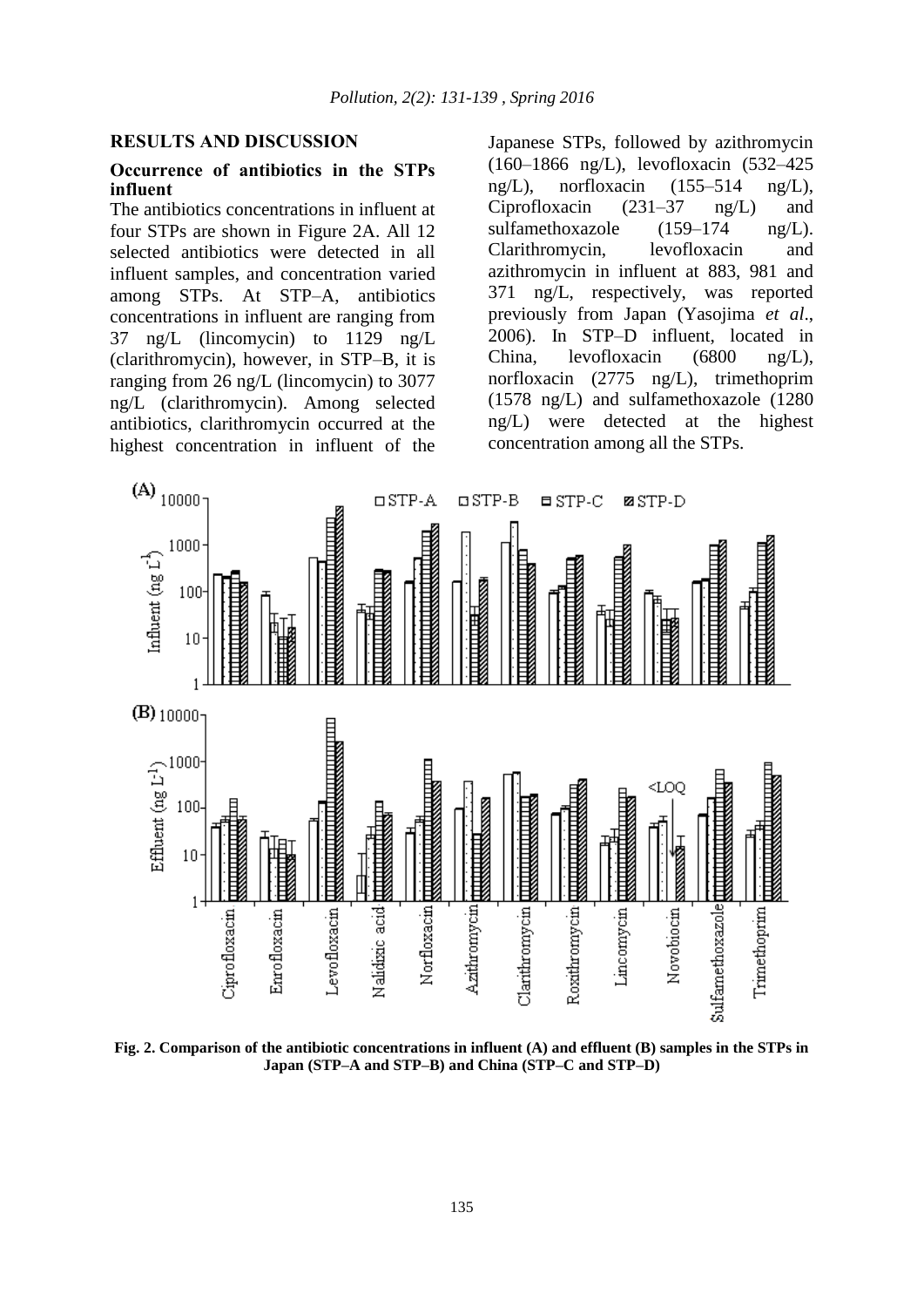

**Fig. 3. Comparison of composition profile of the selected antibiotics in influent and effluent in the STPs in Japan (STP–A and STP–B) and China (STP–C and STP–D)**

Antibiotics in STP–C and STP–D followed a similar pattern with little difference in concentration (Fig. 2A). Clarithromycin concentration (377–762 ng /L) in the STPs influent in China (STP–C and STP–D) was similar to Europe (300– 600 ng /L; Göbel *et al*., 2004) but three to five orders lower than the concentration found in STPs in Japan (STP–A and STP– B). Sulfamethoxazole and trimethoprim are often use together and were found in higher concentration in STP–C and STP–D (> 1578ng /L). In Europe, sulfamethoxazole 230–570 ng /L, trimethoprim 220–440 ng /L and roxithromycin 10–40 ng /L was detected in influent (Göbel *et al*., 2007), which is similar to the STP–A and STP–B. Like STP–C and STP–D, a relatively similar concentration of trimethoprim was also detected in Sweden (1300 ng/L; Lindberg *et al*., 2005) and New Mexico, USA (1400 ng/L; Brown *et al*., 2006)

In contrast, a completely different pattern of antibiotics occurrences in influent were observed in Japan (STP–A and STP–B) and China (STP–C and STP– D). Only macrolide antibiotics: azithromycin and clarithromycin contribute 45–75% load within the selected antibiotics in influent in STP–A and STP–B (Fig. 3). On the other hand, it was fluoroquinolone antibiotics–levofloxacin and norfloxacin in STP–C and STP–D (Fig. 3). In this study levofloxacin, norfloxacin, trimethoprim, and sulfamethoxazole were detected up to μg/L in influent in China, whereas, only clarithromycin were found in μg/L in influent in Japan.

### **Occurrence of antibiotics in the STPs secondary effluent**

Similar to influent samples, concentration of the antibiotics varied among secondary effluent in the STPs (Fig. 2). Clarithromycin was detected in higher concentration in secondary effluent at STP–A (536 ng/L) and STP–B (583 ng/L). In STP–A, except clarithromycin, all antibiotics were detected <100 ng/L. Levofloxacin, azithromycin, roxithromycin, and sulfamethoxazole were detected between 50–100 ng/L, and others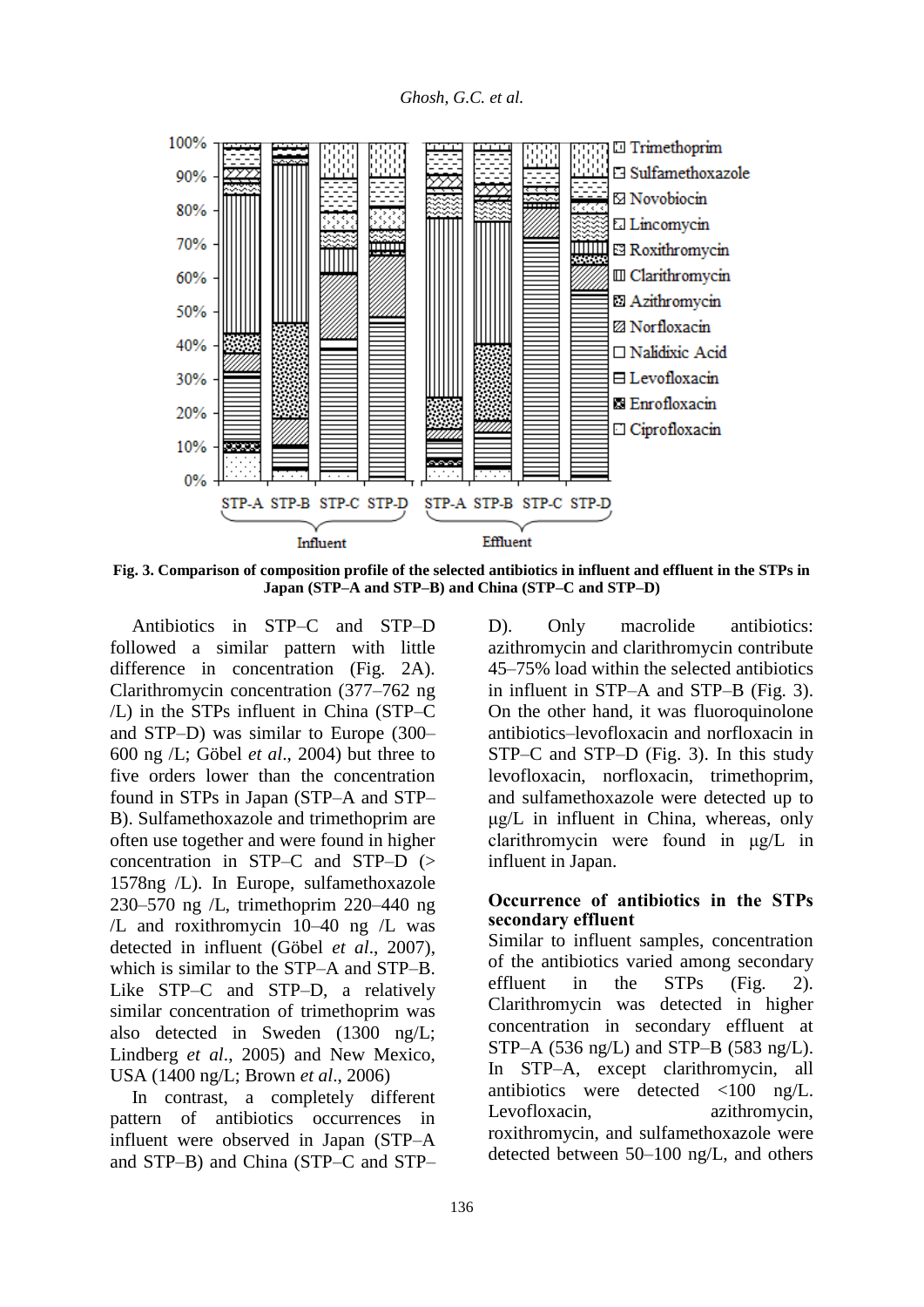were <50 ng/L in STP–A effluent. Like STP–A effluent, clarithromycin (583 ng/L) was detected in the highest concentration in effluent of STP–B. Comparatively, a higher level of levofloxacin (2623–8628 ng/L), norfloxacin  $(370-1116 \text{ ng/L})$ , azithromycin  $(65-847 \text{ ng/L}),$ sulfamethoxazole (335–683 ng/L), and trimethoprim (503–960 ng/L) were detected in effluent of STP–C and STP–D. Same as STP–C, high concentration of sulfamethoxazole (700 ng/L) was also detected form New York, USA (Batt *et al*., 2007). Trimethoprim was measured in higher concentration in effluents from Sweden (1300 ng/L; Lindberg *et al*., 2005), New York, USA (2500 ng/L; Batt *et al*., 2007) which are similar to STP–D effluent. Norfloxacin was detected 350–370 ng/L at Shenzhen Nan Shan, China (Gulkowska *et al*., 2008) which is similar to STP–D (370 ng/L) but three times lower than STP–C (1116 ng/L). Only enrofloxacin and levofloxacin were detected around two to three order higher concentration in effluent than influent in STP–C. This can be explained by the presence of substances, e.g. human metabolites/conjugates which can subsequently be transformed to parents compound in biological treatment (Göbel *et al*., 2005, 2007) and/or adsorption and desorption mechanism of compounds which may led to first sorption of the compounds in biological reactor and later desorption during return sludge mixing.

## **Elimination of antibiotics in the STPs**

The removal efficiencies of the selected antibiotics in STPs in Japan (STP–A and STP–B) and China (STP–C and STP–D) are presented in Figure 4. Antibiotics removal efficiencies in the STPs were calculated from the concentration difference in dissolved phase between influent and effluent samples, and varied among compounds (Fig*.* 4). Removal efficiency of each antibiotic was varied among STPs due to specific treatment technology employed by individual STP, the hydraulic and solid residence time at different STPs, and moreover physical and chemical properties of the antibiotics.



![](_page_6_Figure_6.jpeg)

Macrolides antibiotics (*e.g.* azithromycin, clarithromycin and roxithromycin) removal efficiencies were lower than fluoroquinolones antibiotics (*e.g.* ciprofloxacin, enrofloxacin, levofloxacin, nalidixic acid and norfloxacin) in the STP–A (Fig. 4). Except levofloxacin (- 135%) and enrofloxacin (-97%) in STP–C, all quinolones antibiotics were removed moderately (40–90%) in STP–A, STP–B and STP–D. Only clarithromycin (77%) and nalidixic acid (51%) were removed >50% in STP–C. Macrolide antibiotics have been shown to be more persistent than some of the other antibiotics (Huang *et al*., 2001). Varying results, including negative elimination was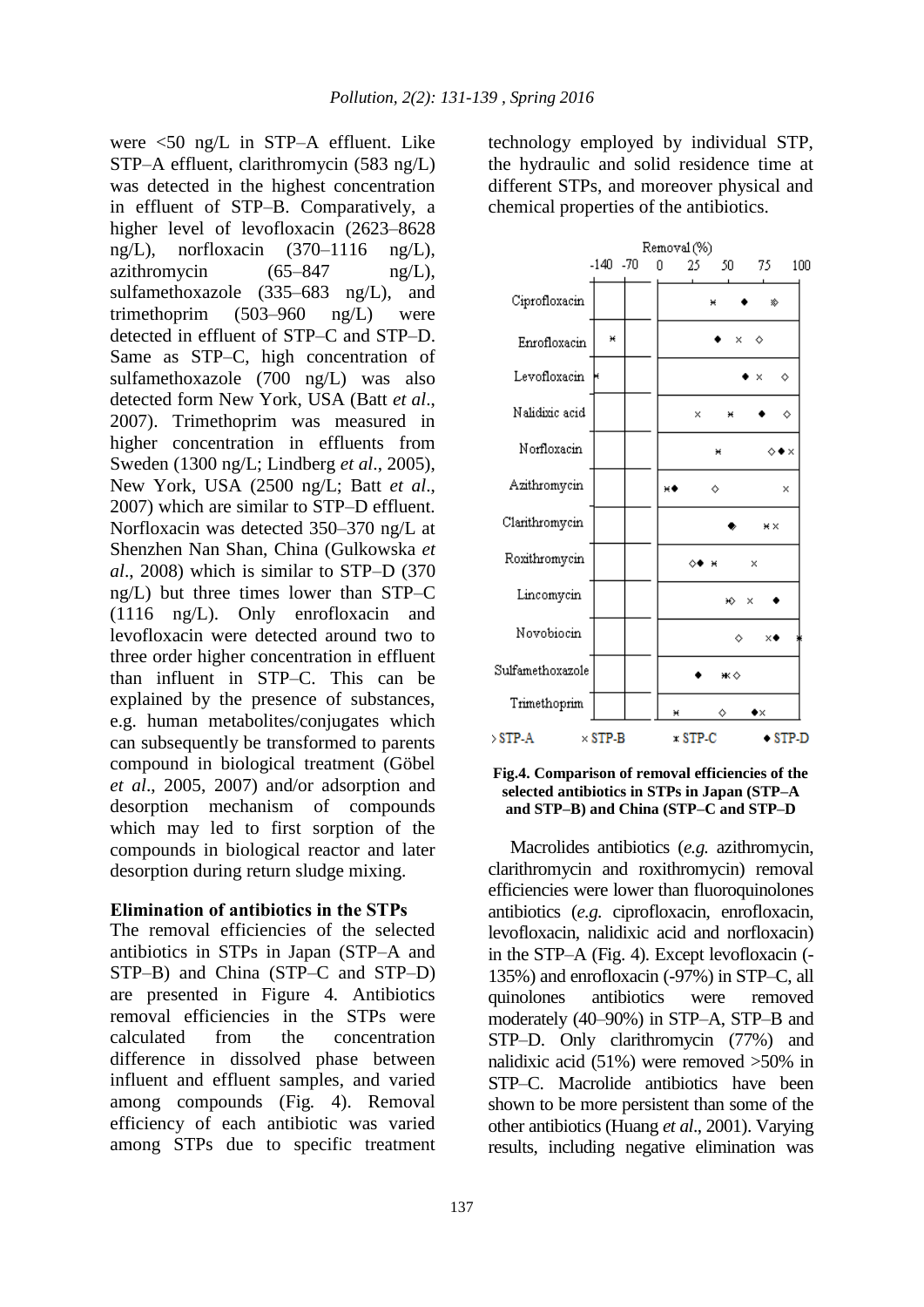also reported in literature (Göbel *et al*., 2007). A moderate removal efficiency for levofloxacin (30–55%), clarithromycin (30– 50%) and azithromycin (40–55%) were also reported from Japan (Yasojima *et al*., 2006). A higher removal of norfloxacin (78%) was observed from STPs in southern china (Gulkowska *et al*., 2008) which is similar to STP–D (86%) to this study. Norfloxacin was removed around 40% in STP–C and there was no detection of novobiocin in effluent form STP–C. Sulfamethoxazole was removed 56% in STP–A, 9% in STP–B, 31% in STP– C and 73% in STP–D. Sulfamethoxazole was removed in higher proportion in STP–A and STP–D than STP–B and STP–C. A similar removal of sulfamethoxazole (29–60%) was observed in CAS and Fixed bed reactor in Switzerland in winter but negative removal in summer (Göbel *et al*., 2007). Lower removal of antibiotics in STP–C could be related with its operation technology which is Oxidation Ditch (OD) based secondary treatment. In general, OD process operated with relatively lower dissolved oxygen level than CAS, AO and  $A<sup>2</sup>O$  process, and oxygen level is a limiting factor for biological activity in aerobic process. Trimethoprim was not removed effectively in OD based process in STP–C, however, removal efficiency was 40– 70% in  $A<sup>2</sup>O$  (STP–A and STP–D) and AO (STP–B) process. Longer HRT and SRT generally results in the higher removal of antibiotics in STPs (Batt *et al*., 2006; Clara *et al*., 2005). In this study, except STP–C (HRT 17.4h) all STPs were operated relatively in similar HRT (9–12 h). On the other hand STP–D had shorter SRT (7 d) than other three STPs (16–19days). Based on the antibiotics removal performance in STPs in Japan (STP– A and STP–B), except macrolides antibiotics (azithromycin and clarithromycin), most of the antibiotics were removed higher in STP– A  $(A<sup>2</sup>O$  process) than STP–B (suspended carrier based AO process). In Chinese STPs (STP–C and STP–D), except clarithromycin in STP–C (OD process), all antibiotics were

removed more than two order magnitude in  $STP-D (A<sup>2</sup>O process).$ 

## **CONCLUSIONS**

The occurrence of antibiotics varied among STPs location in different geographical location, in Japan and China. In influent samples, llevofloxacin (6800 ng/L), norfloxacin (2775 ng/L), trimethoprim (1578 ng/L) sulfamethoxazole (1280 ng/L) were detected in higher concentration in the Chinese STPs (STP–C and STP–D), however, azithromycin (1866 ng/L) and clarithromycin (1134 ng/L) were detected in higher concentration in Japanese STPs. Except Novobiocin in effluent of STP–C, all antibiotics were detected in all sample analyzed. In general, removal efficiency of the antibiotics varied with individual treatment technologies applied, from negative to >90% removal, and in some extend  $A<sup>2</sup>O$  (STP–A and D) and AO (STP– B) based biological nutrient removal processes were superior to OD based biological treatment.

# **ACKNOWLEDGEMENTS**

We acknowledge the financial support from the Ministry of Environment, and the Ministry of Land, Infrastructure, Transport and Tourism of Japan, and Japan Society for the Promotion of Science (JSPS). We thank the technical staff at the STPs for the assistance during sampling.

## **REFERENCES**

Batt, A.L., Bruce, I.B. and Aga, D.S. (2006a). Evaluating the vulnerability of surface waters to antibiotic contamination from varying wastewater treatment plant discharges. Environ. Pollut., 142, 295–302.

Batt, A.L., Kim, S. and Aga, D.S. (2006b). Enhanced biodegradation of iopromide and trimethoprim in nitrifying activated sludge. Environ. Sci. Technol., 40, 7367–7373.

Batt, A.L., Kim, S. and Aga, D.S. (2007). Comparison of the occurrence of antibiotics in four full–scale wastewater treatment plants with varying designs and operations. Chemosphere, 68, 428–435.